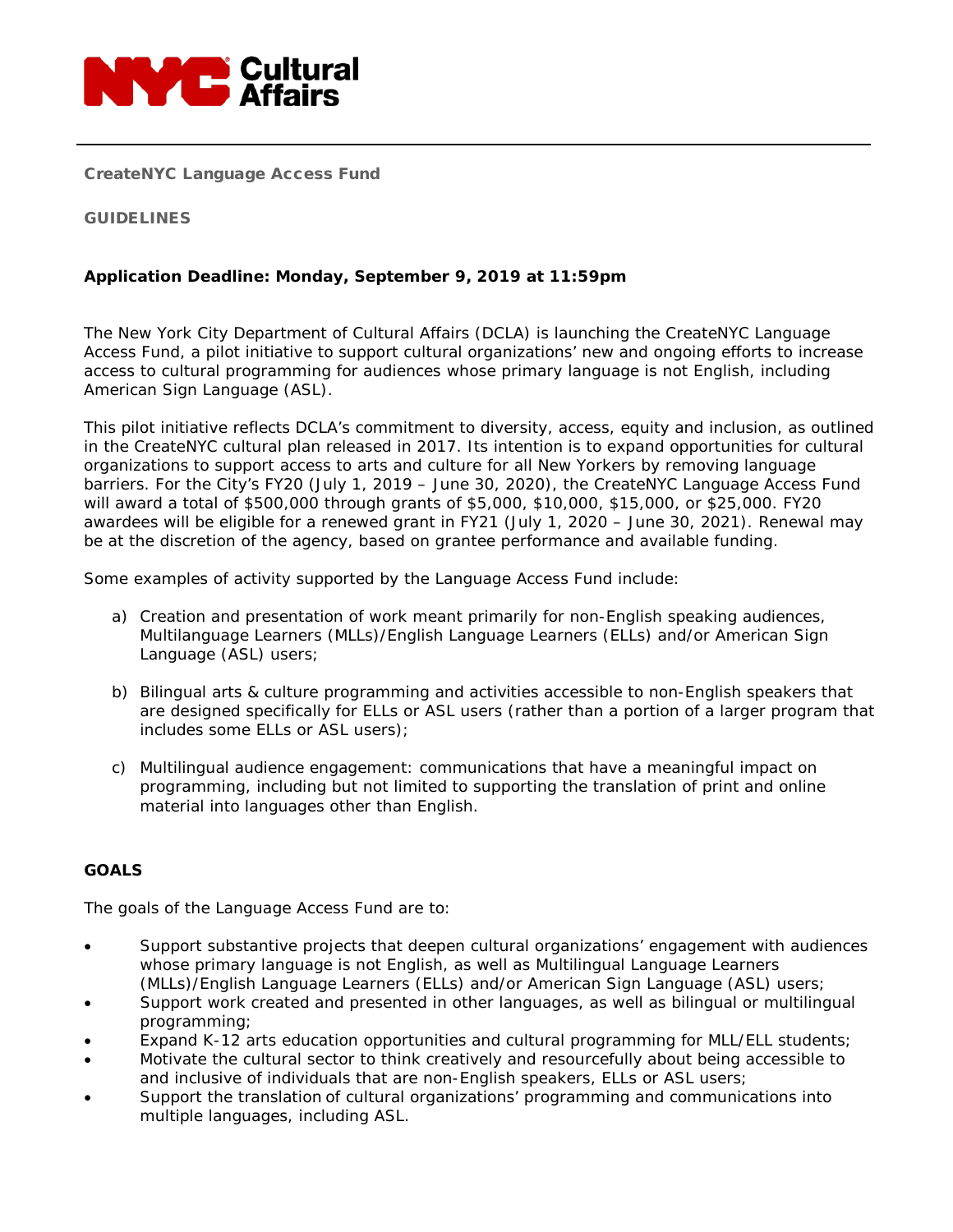# **CRITERIA**

Grant recipients will be organizations that demonstrate:

- **Clarity of purpose** Provide a clear articulation of project goals and beneficiaries, and how the project will achieve those goals. Applicants will also be expected to show how the project relates to the organization's mission.
- **Project feasibility** Demonstrate that the organization has the capacity (personnel, expertise, infrastructure, etc.) to effectively implement and deliver the project within the grant period (FY20: July 1, 2019 – June 30, 2020).
- **Impact** Include a thoughtful explanation of how the project illustrates, increases or deepens the organization's commitment to the inclusion of non-English speakers, English Language Learners (ELL) and ASL (American Sign Language) users. Applicants must also include quantifiable projections about the scope of the project (who/what/when/where/how/how many/how often), and how the organization will define and measure success.

# **ELIGIBILITY**

- Organizations that submitted eligible applications to the FY20 Cultural Development Fund (CDF) and those organizations in a CDF renewal year for FY20 are eligible to apply with one proposal in the FY20 grant cycle. Organizations may not submit multiple proposals. Members of the Cultural Institutions Group (CIG) are not eligible for this grant.
- Awarded projects may commence as early as July 1, 2019, though funding decisions will be sent later than this date, around mid-October 2019. Services must be completed by the end of the City's Fiscal 2020 on June 30, 2020. At the conclusion of FY20, organizations receiving an award will submit an FY20 Language Access Final Report.
- Projects must take place within the five boroughs of New York City.
- Proposals may not request capacity-building support or general operating support. The proposal must include a clear cultural public service that fits within the activities described above. Note that programs that are primarily language classes are not eligible for support.
- Applicants are encouraged to propose new programs, on-going programs, or an expansion of current activities. Projects may align with those included in an organization's FY20 CDF Application (or Renewal), or be separate. If an organization is considering submitting a Language Access proposal for activity that was included as part its FY20 CDF Application or Renewal, please call your Program Officer directly (or the Help Desk at 212-513-9381) to discuss.
- No funding match is required for programs supported by the Language Access Fund, though organizations are encouraged to leverage this funding with outside support to increase programmatic impact.

#### **APPLICATION SEMINARS**

The application seminar provides an opportunity to speak directly with DCLA staff prior to submitting a competitive Application to the Language Access Fund. Attendance is first come first served, so be sure to [RSVP to reserve](https://www1.nyc.gov/site/dcla/programs/languageaccess.page) a seat: